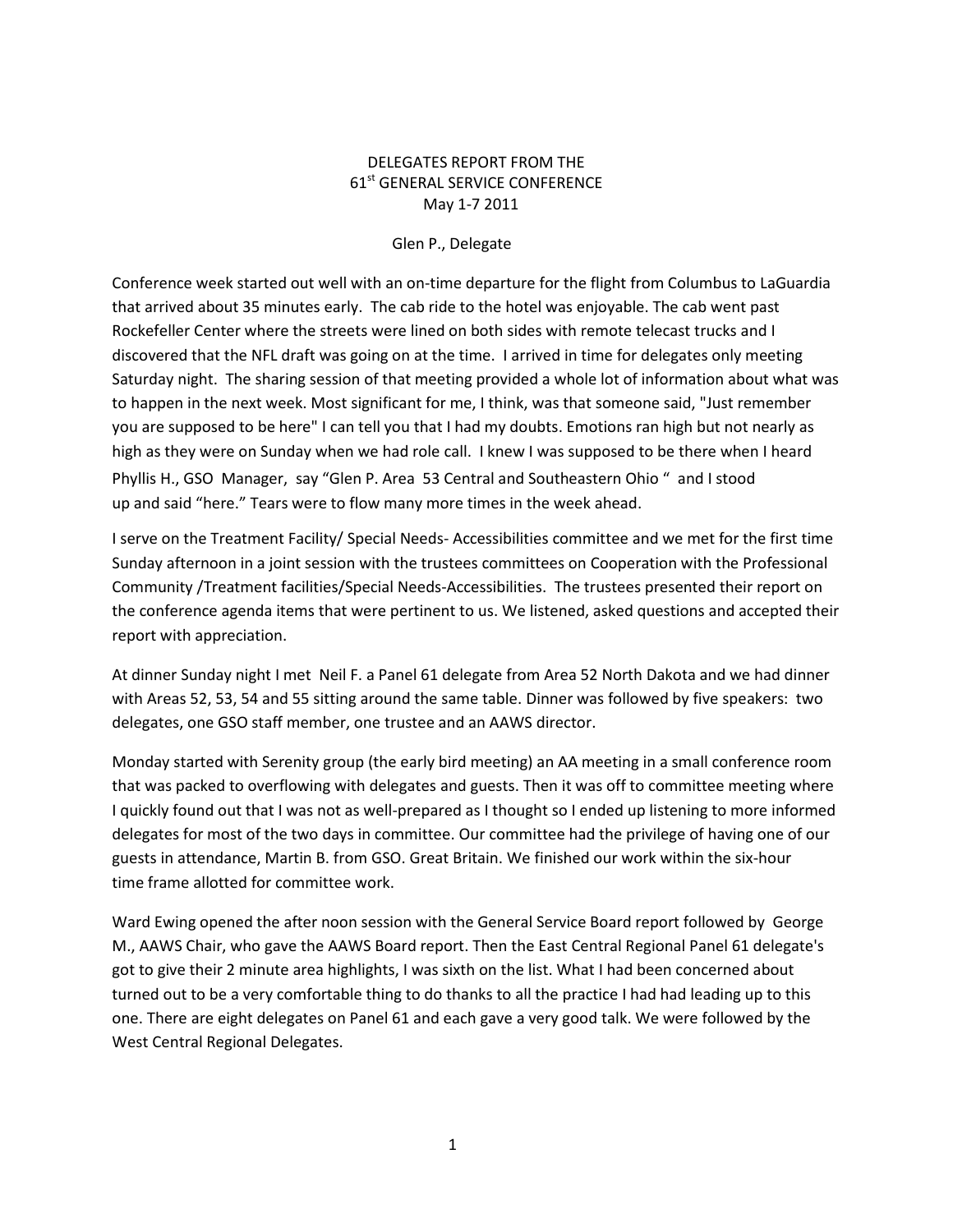The afternoon continued with the Grapevine Board report presented by Ken B. followed by questions and sharing on the report. Terry B., a Class A Trustee and chairman of the finance committee gave the report on finance and answered many questions. The afternoon ended with area highlights by the Southwest regional delegates and the Pacific regional delegates.

Early indications were that this was going to be a series of supreme eatin' meetin's. The hotel food had been delicious the first two days and I couldn't find a reason why it should change and it didn't. Then more area highlights from the NERDS (Northeast Regional Delegates) and the Eastern Canada Regional Delegates. Don M., our US Trustee at large, moderated a presentation on "An informed Group Conscience: The Voice of AA". Mike R. from Kansas spoke on "Self Support – Where do Money and Spirituality Mix." Frank Z. from Delaware spoke on "Humility – Accepting the Group Conscience" and "An Informed Group Conscience – Using the Three Legacies" was presented by Angela H. from Idaho.

Monday concluded with Pam R. and the delegates from the East Central region taking me out for ice cream to celebrate my  $70<sup>th</sup>$  birthday.

Tuesday was dress down day and it was interesting to see how people interpreted dressing down. Some had just taken off their ties and others were wearing jeans. Today was the day that we were to go to GSO for our visit. Before that could happen however there was business to be taken care and the morning was filled with committee meetings. After lunch, the session was opened by Rogelio F., a Class A Trustee from California. Then it was area highlights from the delegates from western Canada region and the Southeast region.

The afternoon presentation topic was "Sponsorship" moderated by Pam R., our East Central regional trustee and AAWS chair-to-be. The topics were "Importance of a Home Group" by Tom K of Mississippi, "Leading By Example Attraction not Promotion" from Mel L. Western Michigan followed by "Recovery, Unity, Service" presented by Cate W. of Manitoba followed by a sharing session. At 3:15 we broke up and those cared to got a pass to take the subway to GSO and the Grapevine offices. The tour of the GSO office was very informative and fun. The Grapevine office was nearly empty when I got there so I didn't get to see much except the new release of the digital Grapevine. When we have a speaker from GSO give a GSO report I have noticed that they seem to have the office in their minds eye then they go from office to office telling what goes on in each one. I now see the office layout and that confirms my suspicions. Then it was time for more food!

Wednesday morning started with a workshop on "How to increase participation in AA - Striving for Self Support in All our Affairs." The workshop was followed by a short sharing session and lunch. After lunch the trustees from the Northeast region and Southwest region and Canada at large were elected using the third legacy procedure. At 3:30 Wednesday afternoon Cooperation with the Professional Community committee presented their committee report. The committee reports are made a separate part of this report.